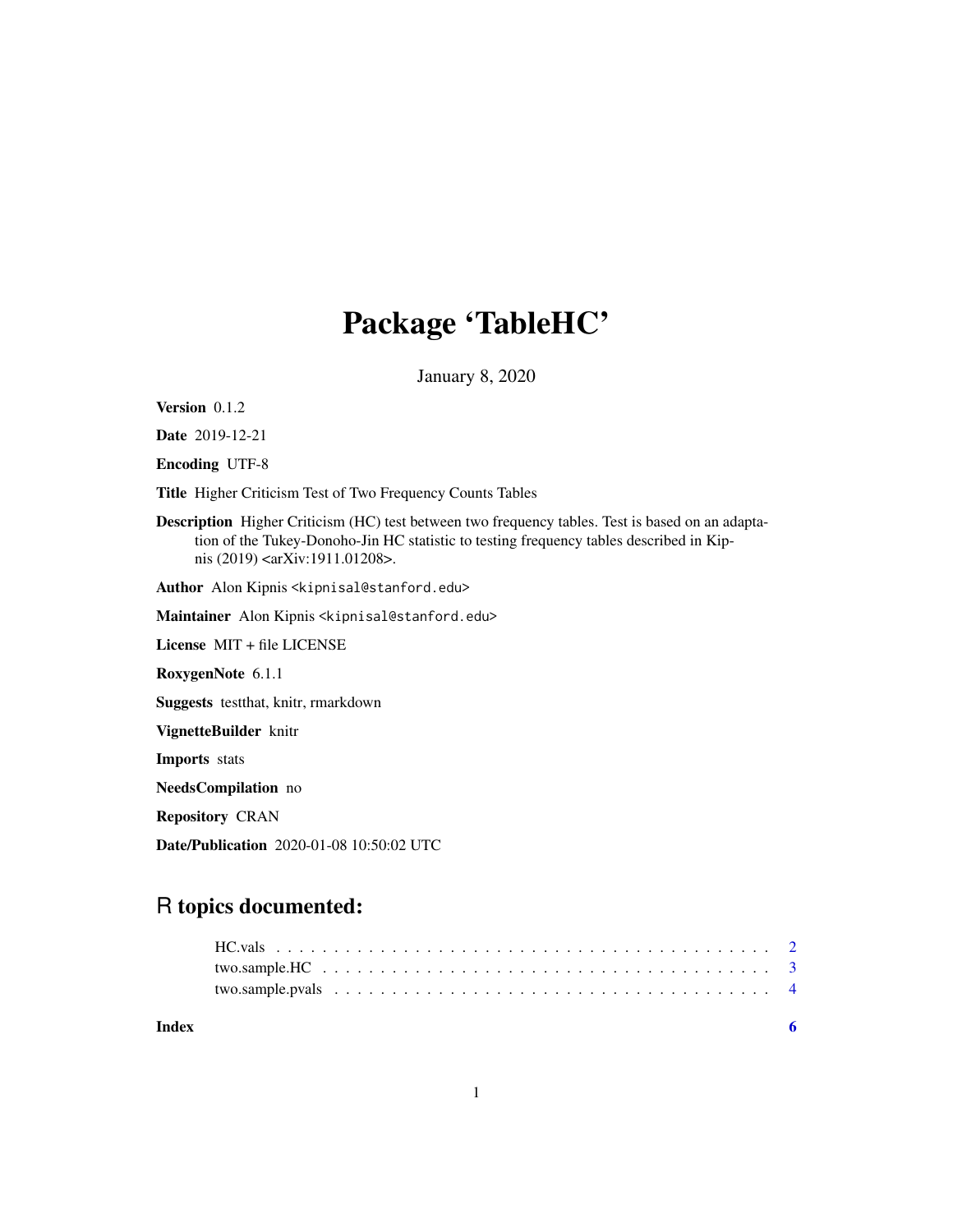#### <span id="page-1-0"></span>Description

Compute the HC stasitic and the HC threshold given a list of P-values. Can be used with function two. sample. pvals to get a list of p-values discriminating each feature between the two tables.

stbl – normalize using expeted p-value (stbl==True) or observed (stbl==False) alpha – lower fraction of p-values to use

#### Usage

 $HC.values(pv, alpha = 0.45, stbl = TRUE)$ 

#### Arguments

| pv    | A list of numbers betwee 0 and 1. |
|-------|-----------------------------------|
| alpha | A number between 0 and 1.         |
| stbl  | A boolean.                        |

#### Value

A list containing the following fields: HC – Higher Critcism (HC) score HC.star – HC score corrected to finite sample  $p - p$ -value attaining HC p.star – p-value attaining HC.star

#### Examples

```
tb1 = table(c(1,1,1,1,1,1,2,2,2,2,2,3,3,3,4,4,4,5,6,6,7,7,7))
tb2 = table(c(1,1,1,1,1,1,1,1,1,2,3,3,3,3,3,4,4,4,5,5,5,6))PV = two-sample.pvals(tb1, tb2) # compute P-valuesHC.vals(PV$pv) # combine P-values using the HC statistics
```
# Can be used to check similarity of word-frequencies in texts: text1 = "On the day House Democrats opened an impeachment inquiry of President Trump last week, Pete Buttigieg was being grilled by Iowa voters on other subjects: how to loosen the grip of the rich on government, how to restore science to policymaking, how to reduce child poverty. At an event in eastern Iowa, a woman rose to say that her four adult children were `stuck' in life, unable to afford what she had in the 1980s when a \$10-an-hour job paid for rent, utilities and an annual vacation."

text2 = "How can the federal government help our young people that want to do whats right and to get to those things that their parents worked so hard for? the voter asked. This is the conversation Mr. Buttigieg wants to have. Boasting a huge financial war chest but struggling in the polls, Mr. Buttigieg is now staking his presidential candidacy on Iowa, and particularly on connecting with rural white voters who want to talk about personal concerns more than impeachment. In doing so, Mr. Buttigieg is also trying to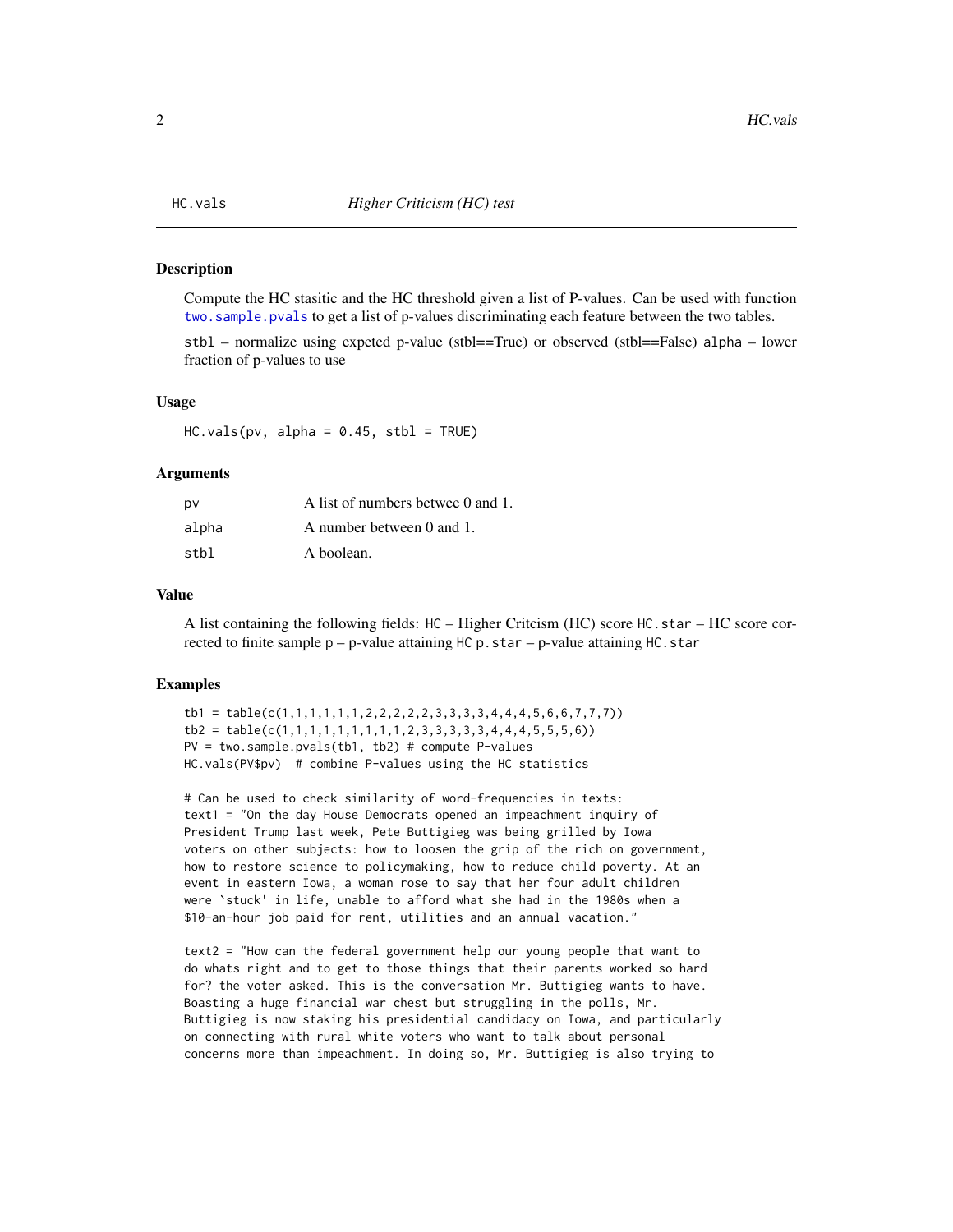#### <span id="page-2-0"></span>two.sample.HC 3

show how Democrats can win back counties that flipped from Barack Obama to Donald Trump in 2016 there are more of them in Iowa than any other state by focusing, he said, on "the things that are going to affect folks' lives in a concrete way."

```
tb1 = table(strsplit(tolower(text1),' '))
tb2 = table(strsplit(tolower(text2),' '))
pv = two.sample.pvals(tb1,tb2)
HC.vals(pv$pv)
```
two.sample.HC *Higher Criticism (HC) Test Between two Tables*

#### Description

Compute HC stasitic directly from two one-way contingency tables. stbl – normalize using expeted p-value (stbl==True) or observed (stbl==False) alpha – lower fraction of p-values to use

#### Usage

 $two.\text{sample.HC(tb1, tb2, alpha = 0.45, stb1 = TRUE})$ 

#### Arguments

| tb1             | A one-way table with integer counts. |
|-----------------|--------------------------------------|
| tb <sub>2</sub> | A one-way table with integer counts. |
| alpha           | A number between 0 and 1.            |
| stbl            | A boolean.                           |

#### Value

A list containing the following fields: HC – Higher Critcism (HC) score HC.star – HC score corrected to finite sample  $p - p$ -value attaining HC p.star – p-value attaining HC.star

#### Examples

text1 = "On the day House Democrats opened an impeachment inquiry of President Trump last week, Pete Buttigieg was being grilled by Iowa voters on other subjects: how to loosen the grip of the rich on government, how to restore science to policymaking, how to reduce child poverty. At an event in eastern Iowa, a woman rose to say that her four adult children were `stuck' in life, unable to afford what she had in the 1980s when a \$10-an-hour job paid for rent, utilities and an annual vacation."

text2 = "How can the federal government help our young people that want to do whats right and to get to those things that their parents worked so hard for? the voter asked. This is the conversation Mr. Buttigieg wants to have.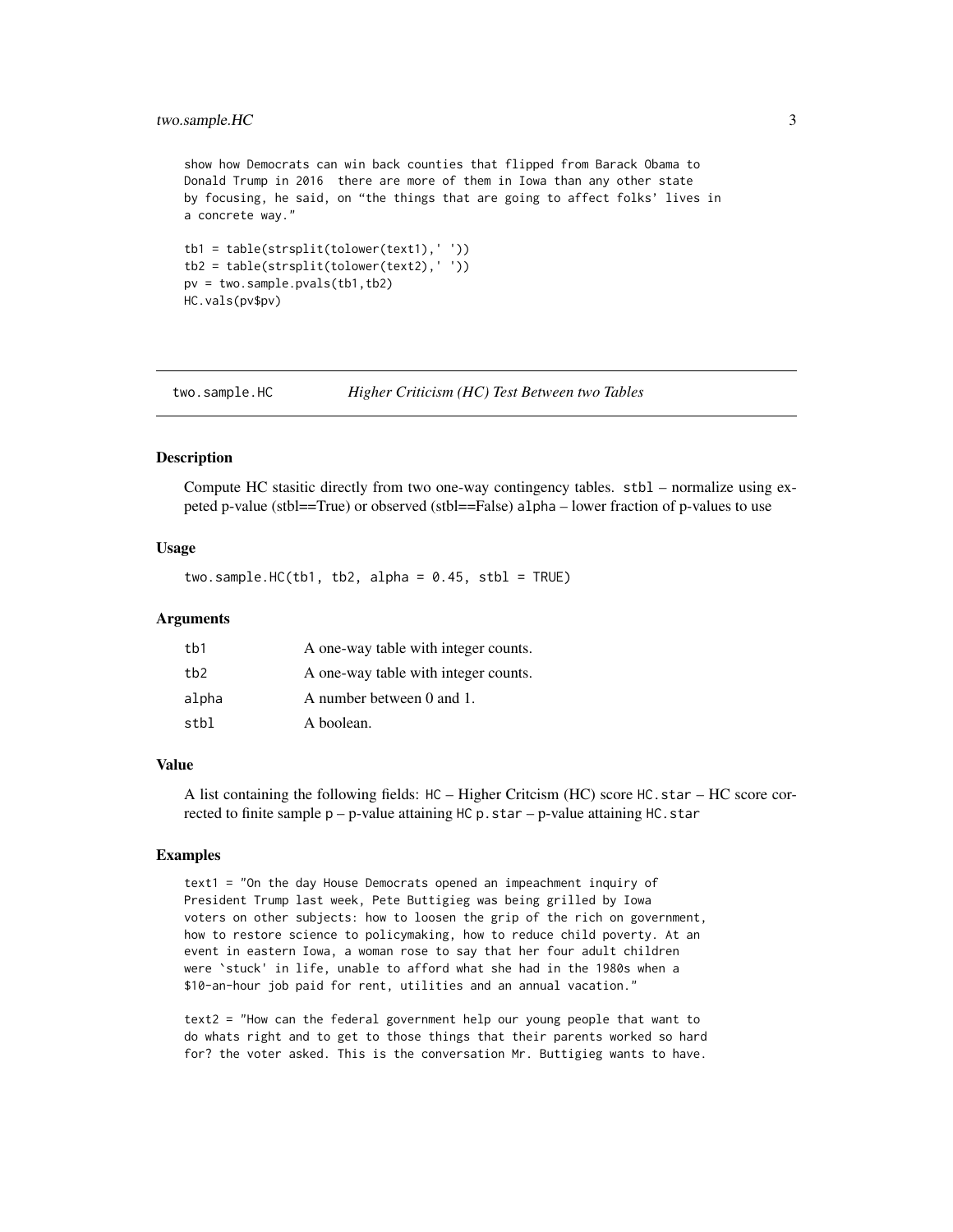Boasting a huge financial war chest but struggling in the polls, Mr. Buttigieg is now staking his presidential candidacy on Iowa, and particularly on connecting with rural white voters who want to talk about personal concerns more than impeachment. In doing so, Mr. Buttigieg is also trying to show how Democrats can win back counties that flipped from Barack Obama to Donald Trump in 2016 there are more of them in Iowa than any other state by focusing, he said, on "the things that are going to affect folks' lives in a concrete way."

```
tb1 = table(strsplit(tolower(text1),' '))
tb2 = table(strsplit(tolower(text2),' '))
pv = two.sample.pvals(tb1,tb2)
HC.vals(pv$pv)
```
<span id="page-3-1"></span>two.sample.pvals *Feature-by-feature exact binomial test between two tables*

#### Description

Align tables and use an exact binomial test (binom.test) on each feature. Alignment is done using "outer mergeing"; missing values are filled with zeros.

#### Usage

two.sample.pvals(tb1, tb2)

#### Arguments

| tb1 | A one-way table with integer counts. |
|-----|--------------------------------------|
| tb2 | A one-way table with integer counts. |

#### Value

table of pair of counts per feature and a p-value associated with each pair.

#### Examples

```
tb1 = table(c(1,1,1,1,1,1,2,2,2,2,2,3,3,3,3,4,4,4,5,6,6,7,7,7))tb2 = table(c(1,1,1,1,1,1,1,1,1,1,2,3,3,3,3,3,4,4,4,5,5,5,6))PV = two.sample.pvals(tb1, tb2) # compute P-values
HC.vals(PV$pv) # use the Higher-Criticism to combine the P-values
                # for a global test
```
# Can be used to check similarity of word-frequencies in texts:

text1 = "On the day House Democrats opened an impeachment inquiry of President Trump last week, Pete Buttigieg was being grilled by Iowa voters on other subjects: how to loosen the grip of the rich on government,

<span id="page-3-0"></span>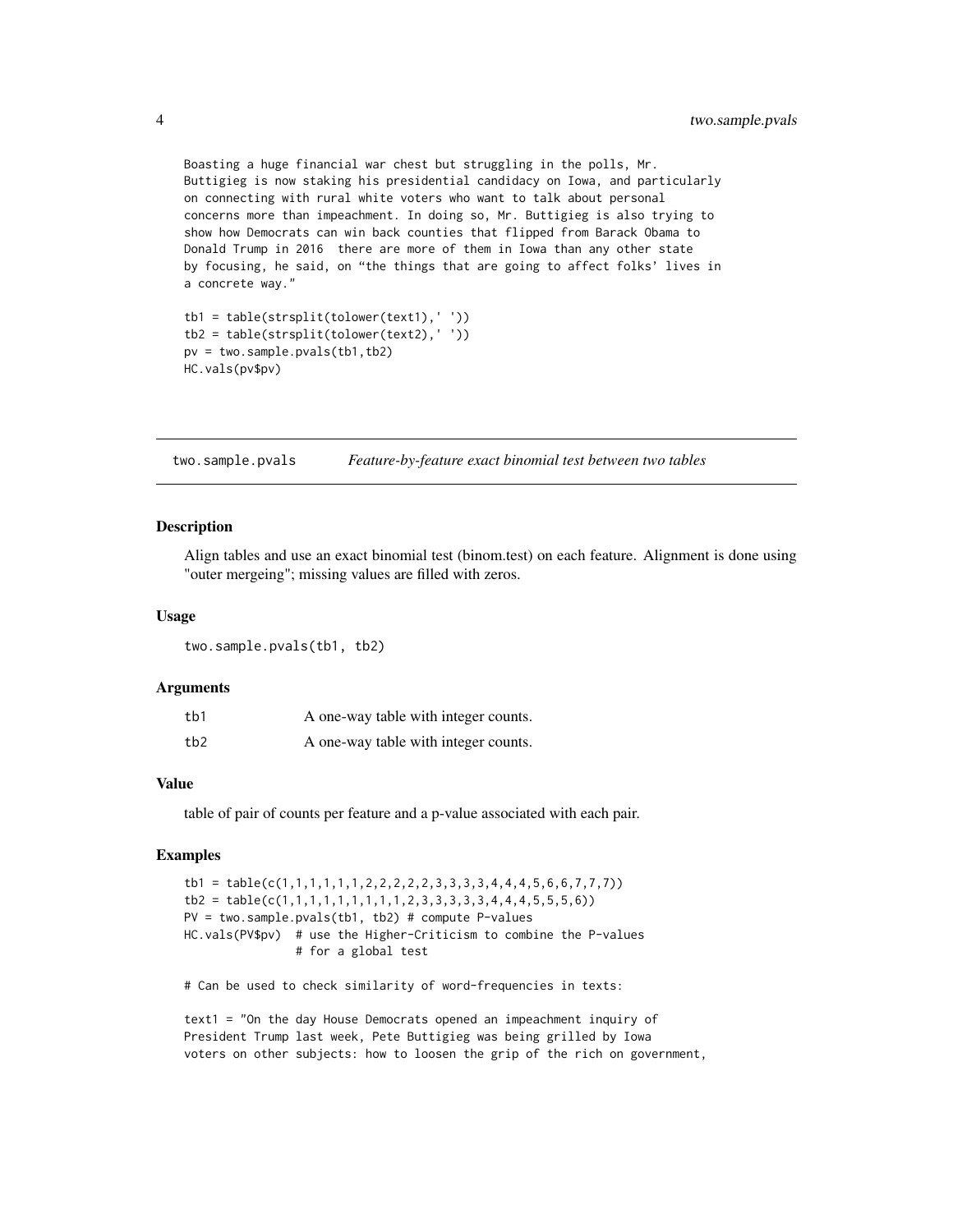#### two.sample.pvals 5

how to restore science to policymaking, how to reduce child poverty. At an event in eastern Iowa, a woman rose to say that her four adult children were `stuck' in life, unable to afford what she had in the 1980s when a \$10-an-hour job paid for rent, utilities and an annual vacation."

text2 = "How can the federal government help our young people that want to do whats right and to get to those things that their parents worked so hard for? the voter asked. This is the conversation Mr. Buttigieg wants to have. Boasting a huge financial war chest but struggling in the polls, Mr. Buttigieg is now staking his presidential candidacy on Iowa, and particularly on connecting with rural white voters who want to talk about personal concerns more than impeachment. In doing so, Mr. Buttigieg is also trying to show how Democrats can win back counties that flipped from Barack Obama to Donald Trump in 2016 there are more of them in Iowa than any other state by focusing, he said, on "the things that are going to affect folks' lives in a concrete way."

```
tb1 = table(strsplit(tolower(text1),' '))
tb2 = table(strsplit(tolower(text2),' '))
pv = two.sample.pvals(tb1,tb2)
HC.vals(pv$pv)
```